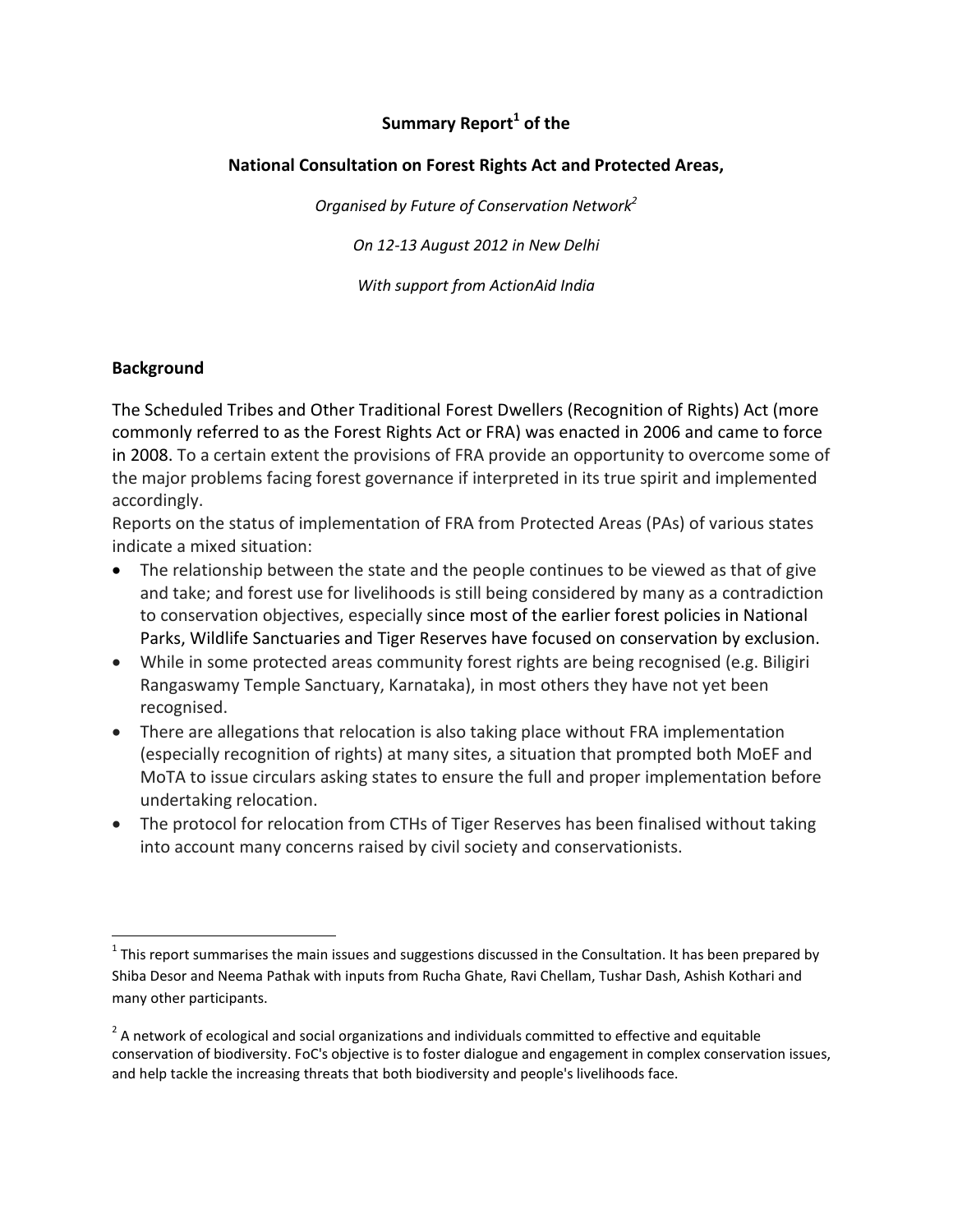The guidelines on Critical Wildlife Habitat have not yet been finalised, and it becomes important that such guidelines when finalised, attempt to sufficiently reconcile the social and ecological issues.

Keeping these issues in mind 'Future of Conservation Network (FoC)' organised a 2 day meeting on the 12<sup>th</sup> and 13<sup>th</sup> of August WWF Auditorium, New Delhi which was attended by a some community representatives, academics, civil society organizations, and conservationists. Some of the main issues and recommendations for future course of action that emerged from the deliberations are given below:

### **A. Implementation of FRA in PAs**

- 1. FRA is not being implemented in PAs, particularly CFR provision, only a few states like Odisha and Karnataka have implemented FRA in some PAs. FRA is also not being implemented in non scheduled areas and for communities such as pastoralists, nomadic, shifting cultivators, fisherfolk and other especially vulnerable groups. Examples:
	- Non implementation in Kachchh region of Gujarat where Maldharis and others are demanding the FRA process to be initiated including for areas falling within the Kachchh Wildlife Sanctuary.
	- Non implementation in Uttarakhand where Van Gujjars have traditionally used areas of Rajaji National Park and Govind Pashu Vihar National Park for seasonal grazing.
	- Non recognition of seasonal access areas in Simlipal Tiger Reserve in the CFR titles issued in Mayurbhanj district of Odisha to people belonging to Mankadia and Khadia community of PTGs.
	- Non recognition of rights of fisherfolk communities of Bhitarkanika and Gahirmatha in Odisha, Sundarbans in West Bengal and Gulf of Mannar in Tamil Nadu despite demands from the communities living there.
	- Some forest officials continue to believe e.g. in Tadoba-Andhari Tiger Reserve, that FRA is not applicable in Tiger reserves already declared as 'inviolate'.
- 2. State nodal agencies and other FRA related institutions do not have consolidated information in the public domain on FRA implementation, number of claims filed and granted in PAs.

### **Suggestions**

- 1. CFR forms need to be made available again in PAs where FRA process has seemingly been completed (and individual claims have already been filed and granted).
- 2. MoTA should issue directions under Section 12 for ensuring implementation of FRA in PAs, in non scheduled areas, and for nomadic, pastoralist, PTGs, shifting cultivators and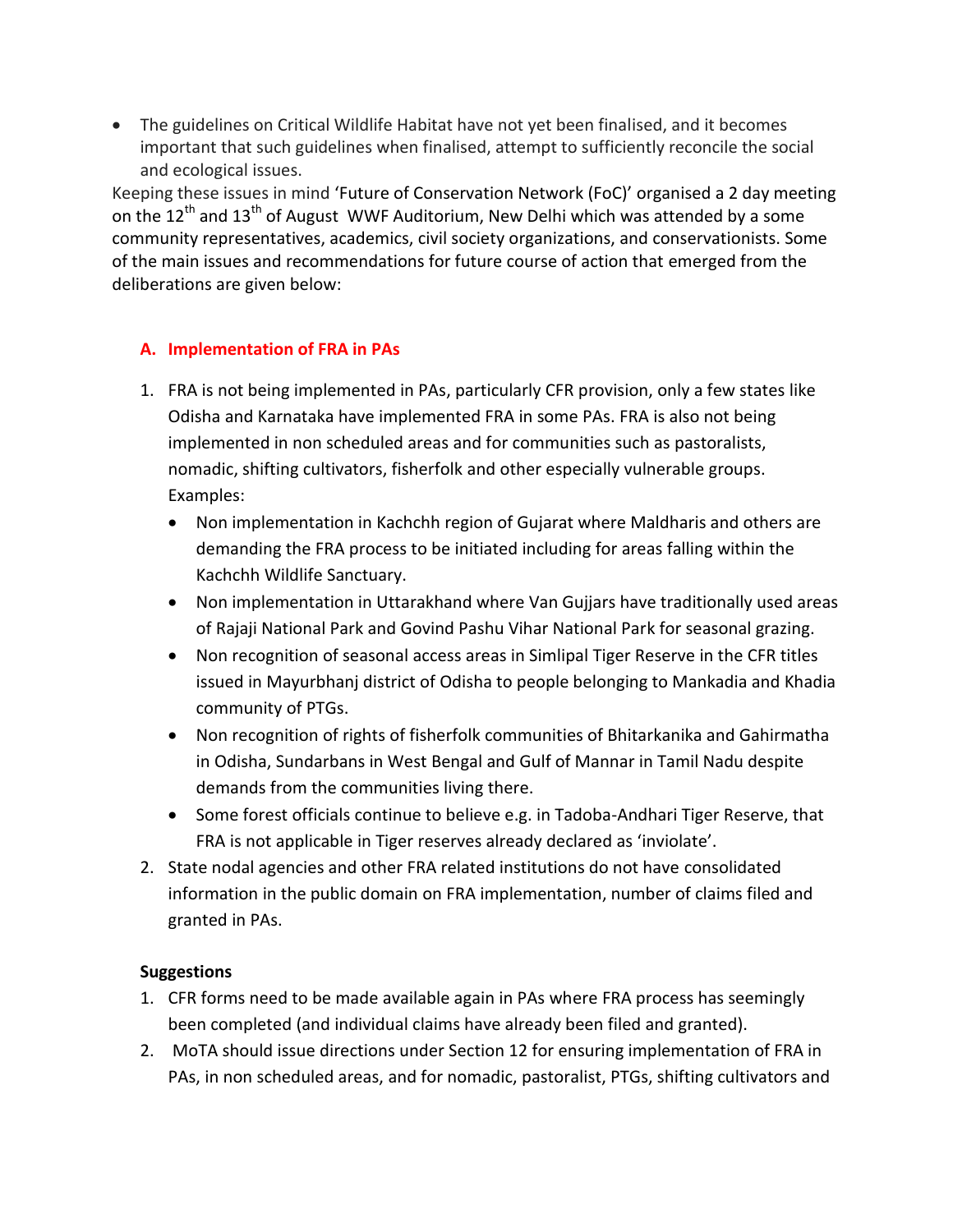other especially vulnerable groups. Though this has been clarified in a letter dated 24- May-2012 by MoTA but it needs to be re-emphasised under section 12.

- 3. MoTA must constitute a committee to review implementation of FRA (in particular CFRs and issues related to rights recognition before relocation) in PAs.
- 4. Official websites and documents must reflect information on status of FRA in PAs and other special areas. The monthly status update on FRA issued by MoTA should separately reflect status of FRA implementation (especially CFRs claimed and recognized under section 3(1)) in PAs.
- 5. Special awareness generation campaigns and training programmes are required for recognition of Community forest rights of PTGs and OTFDs (including pastoral communities) in protected areas and buffer areas. This will require coordinated efforts of MoTA, MoEF and local civil society organisations.

### **B. Violation of WLPA and FRA processes in creation of CTHs as 'inviolate' areas**

1. The term "inviolate" is being interpreted by the forest department and the conservation groups to mean "human use free". This is despite Section 38V of WLPA mentioning that people's rights must not be affected while creating inviolate zones and that no relocation or rights' modification can take place unless 'other reasonable options of coexistence are not available' and there is informed gram sabha consent to the relocation. Consequently, in all CTHs total focus of the PA authorities is on relocation, rather than exploring possibilities for co-existence. NTCA bringing out only relocation protocol rather than a combined protocol on CTH declaration, co-existence and relocation clearly indicates the intention of the state to focus on relocation alone in Tiger Reserves ignoring co-existence as a possibility.

While creating Critical Tiger Habitats/ cores of Tiger Reserves, the procedures followed by many state governments are violating WLPA and FRA provisions (such as no prior rights recognition before relocation for creating 'inviolate' spaces, no proof in the public domain of irreversible damage and absence of possibility of co-existence) making the process illegal. There seem to be lack of detailed site specific scientific and social studies prior to prescribing relocation in that area, and lack of concrete evidence that the specific relocation has necessarily led to conservation of that area.

2. In the ongoing process of notification of cores and buffers of tiger reserves, most of the area which had earlier been declared as a buffer under Project Tiger has also become a part of the core, while a lot of non forested area is being included in the buffer. These new areas constitute lands under multiple ownership including private lands, community lands, and revenue lands. These have not necessarily been under the control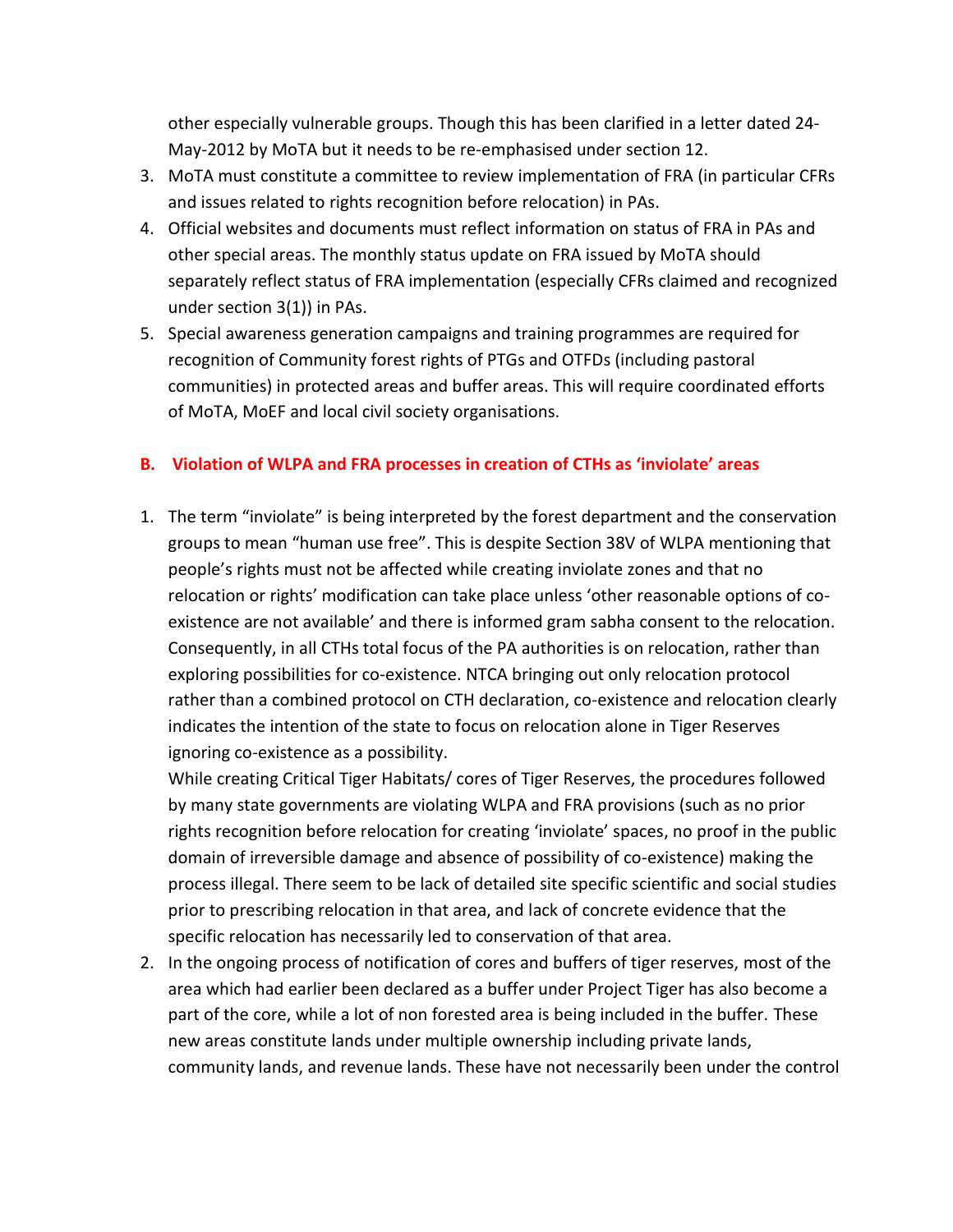of the forest department. As the Act specifies the new buffer zones are to be under the unified control of the CTH Director, these areas now come directly under Project Tiger.

As per WLPA the buffer zones are to be declared after gram sabha consultations, are aimed at promoting co-existence between wildlife and human activities, and are to recognize livelihood, developmental, social and cultural rights. In actual practice however restrictions of various kinds are already being imposed in buffer zones across the country e.g.restrictions on collection of *tendu* leaves, bamboo, *mahua* flowers, barring of access of CSOs and researchers to engage in a dialogue with local communities in Tiger Reserves like Tadoba Andheri Tiger Reserve. Co-existence is still not being talked about or worked towards.

3. The recent order of the Supreme Court (AJAY DUBEY VERSUS NATIONAL TIGER CONSERVATION AUTH.& ORS dt 24.07.2012) complicates the situation further as it directs the state governments to declare buffer zones within three weeks, which is too short a time period to follow any procedure of proper identification and gram sabha consultation.

#### **Suggestions**

- 1. Stress on consolidated guidelines for PA governance: MoTA must intervene in the Supreme Court in the matter of Ajay Dubey vs. NTCA & Others stressing the need for a democratic process of consultations and laying down of scientific procedures with a stress on co-existence, for guidelines on cores, buffers and tourism, in relation to conservation and management of Tiger Reserves. Guidelines are needed for enabling PA governance by gram sabhas and forest department. Such guidelines should be issued through joint discussions by MoEF and MoTA in consultation with community representatives, researchers and civil society organisations.
- 2. Need of teams for long term ecological and social studies in each Protected area: For indepth information, analysis of efficacy (in terms of ecological and social justice) of different conservation models and ecological studies related to relocation, independent fact finding teams need to conduct long term studies, especially in areas (like cores of many tiger reserves) where access of researchers and CSOs is presently severely curtailed by Forest Department.

### **C. Issues related to relocation in CTH and FRA**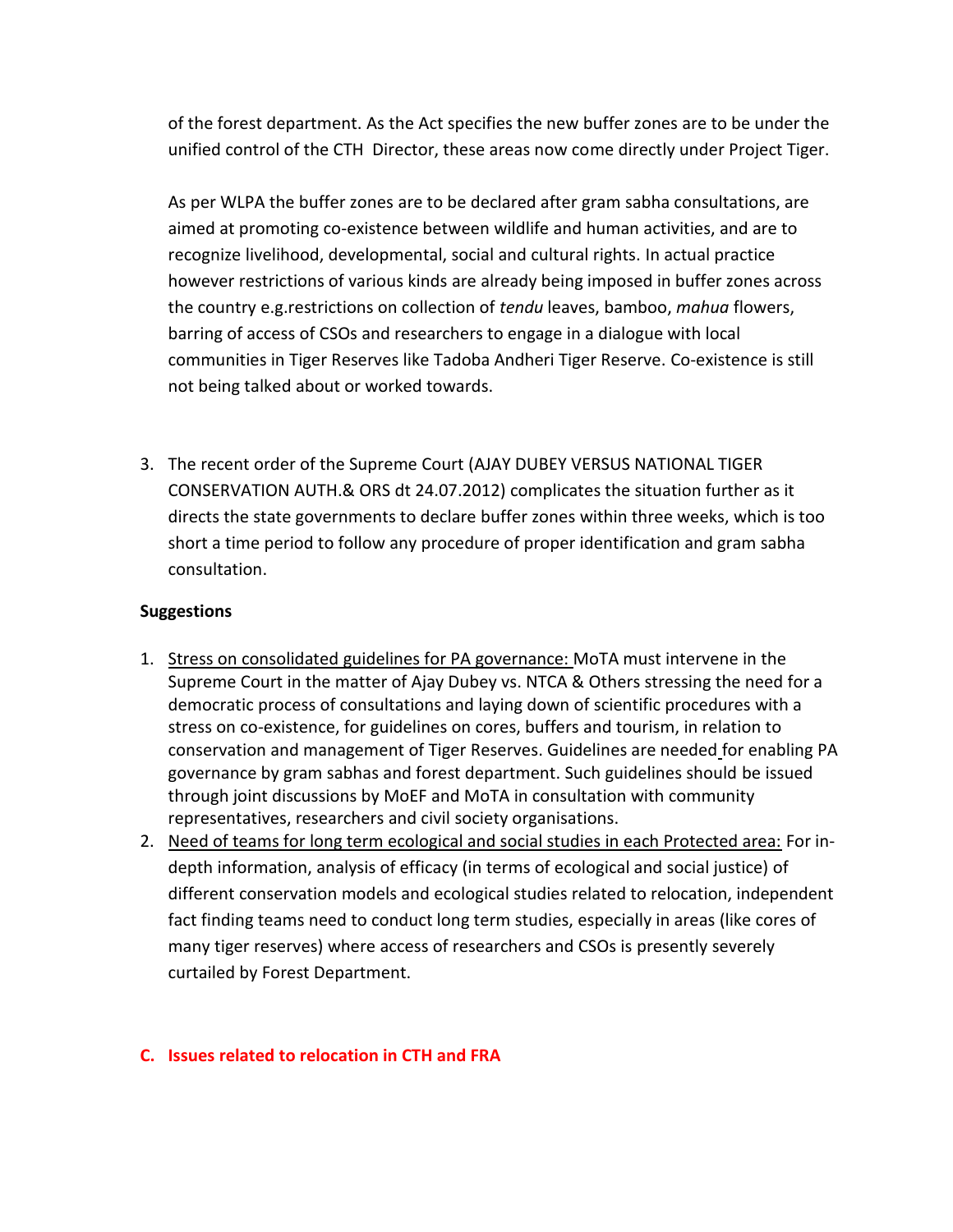Even while relocating people out of CTHs a proper process as per FRA is not being followed, questioning the legality of the process itself, e.g. before initiating relocation,

- a. Recognition of rights is not being carried out.
- b. Communities are not being informed about possibility of claiming rights and continuing to stay within the PA.
- c. Relocation process is being started with talking about the relocation packages, and in some states only the cash option is being made available and not the land option (apart from other irregularities in relocation procedures).
- d. Relocations are being encouraged/done before the relocation site is ready with the basic provisions mandated by legislation.

Specific examples of relocation related irregularities<sup>3</sup>:

- In Tiger Reserves such as such as Tadoba, Nagarhole, Sariska Tiger Reserve and Melghat Tiger Reserve, there is no prior recognition of rights. When asked about this in Sariska Tiger Reserve in January 2012, the Forest Department officials responded that the nodal agency for FRA is MoTA and they have to follow relocation schedules as per their working plans. Also, the NTCA 2010 relocation committee reports for Achanakmar and Panna Tiger Reserve state that rights were not identified and 'effectively extinguished' prior to relocation.
- It is not clear what evidence is being used or procedure is being followed to determine that co-existence is not possible in CTHs from where relocation is going on.
- In many tiger reserves like Sariska, Nagarhole, Achanakmar, consent from individual families is being obtained rather than discussions with the entire gram sabha.
- The option of land rehabilitation or the option of compensation based on actual value of assets is not being offered in most cases, giving instead only the option of Rs. 10 lakh package. In Sariska Tiger Reserve, unavailability of alternative land for rehabilitation, was cited by Forest Department officials as the reason for not presenting that option.
- There are many other irregularities, eg: In Panna Tiger reserve, half the villagers of Jhalar were given the old (Rs. 1 lakh) package, and the rest were given the new (Rs. 10 lakh) package. There are also issues such as two forest divisions within a single reserve following two different relocation plans (Ranthambore Tiger Reserve), and exclusion from compensation package to female divorcees

 $\overline{\phantom{a}}$ 

 $3$  The following information is based on field observations from Sariska Tiger Reserve by Shiba Desor, and a review of NTCA 2010 monitoring reports on progress of village relocation by Persis Taraporevala and Shiba Desor.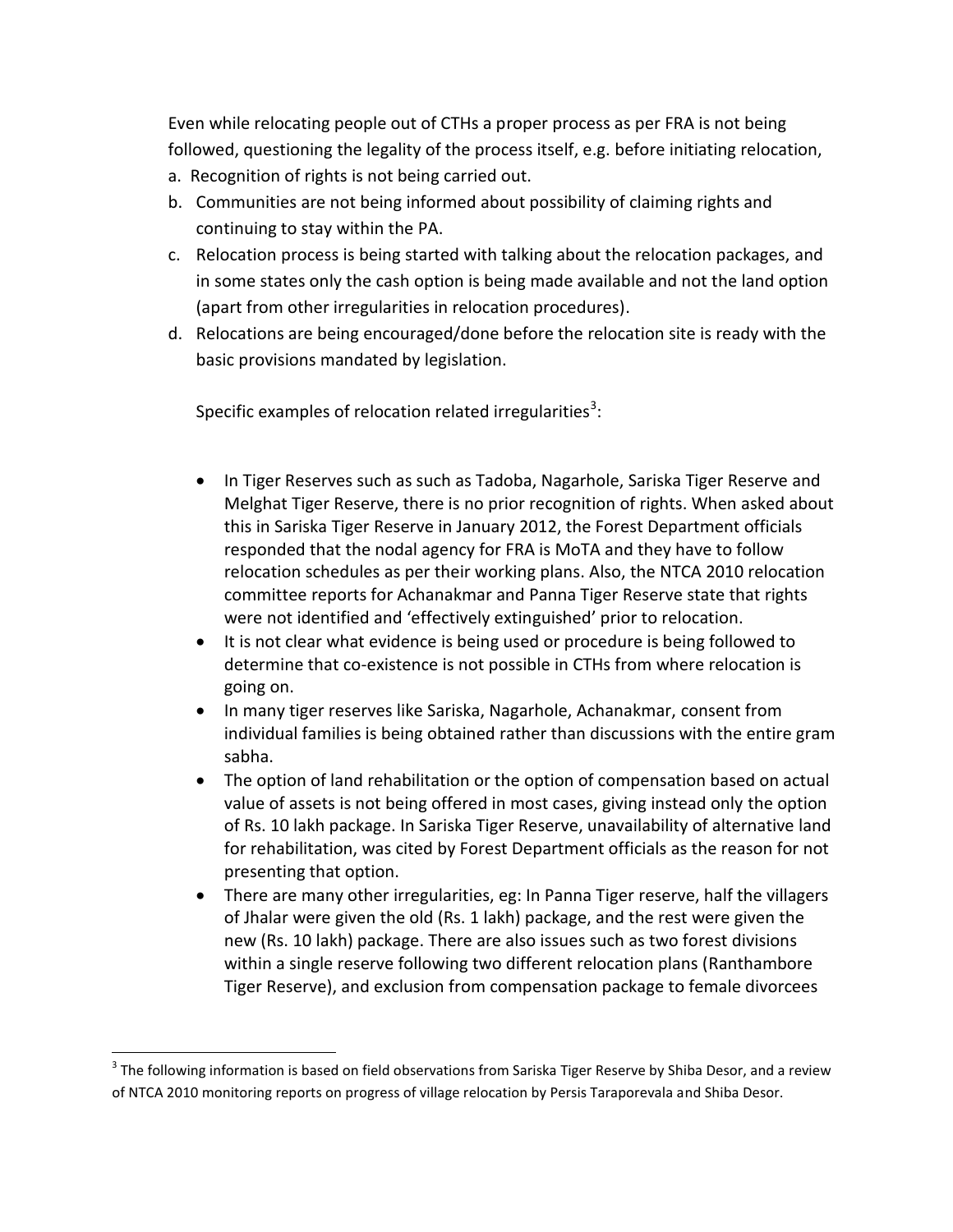and widows (Panna Tiger Reserve) and males above 18 years of age (Achanakmar Tiger Reserve) due to outdated lists.

- Furthermore, there have been reports of relocation from Panna and Achanakmar Tiger Reserve without making available adequate water and sanitation facilities and ensuring source of livelihood in the relocated site in violation of Section 38(V)iv and vi of WLPA and Section 4(2) d and e of FRA.
- 4. There is no independent and ongoing process for monitoring compliance with legally prescribed procedures in relocation in particular and FRA in general by MoTA.

### **Suggestions**

- 1. MoTA and MoEF must organize joint public hearings in PAs where relocation is being carried out.
- 2. The process of rights recognition under FRA needs to be strictly completed before relocation from Critical Tiger Habitats. There must also be compliance with other conditions given in FRA and WLPA like determination of irreversible damage & contextbased ruling out of options of coexistence, and consent of local communities. This needs to be supported by objective documentation (including criteria and indicators used to make judgments) and have involvement of independent social scientists and ecologists.
- **3.** Post relocation, there has to be a continued engagement of forest department to support livelihoods in the site of relocation. For at least a few selected sites, there needs to be long term ecological monitoring of both sites (vacated and relocation site) and scientific analysis of the data obtained.

### **D. Voluntary vs induced relocation**

While maintaining on paper that the relocation should be voluntary in reality it is also being induced through various means, such as by:

- a. Threatening the community that if they do not opt for relocation they may never get an opportunity to move out with compensation and may face severe difficulties while staying inside.
- b. Access to basic health, education and developmental facilities and implementation of government schemes is negligible in some tiger reserves. For example in Achanakmar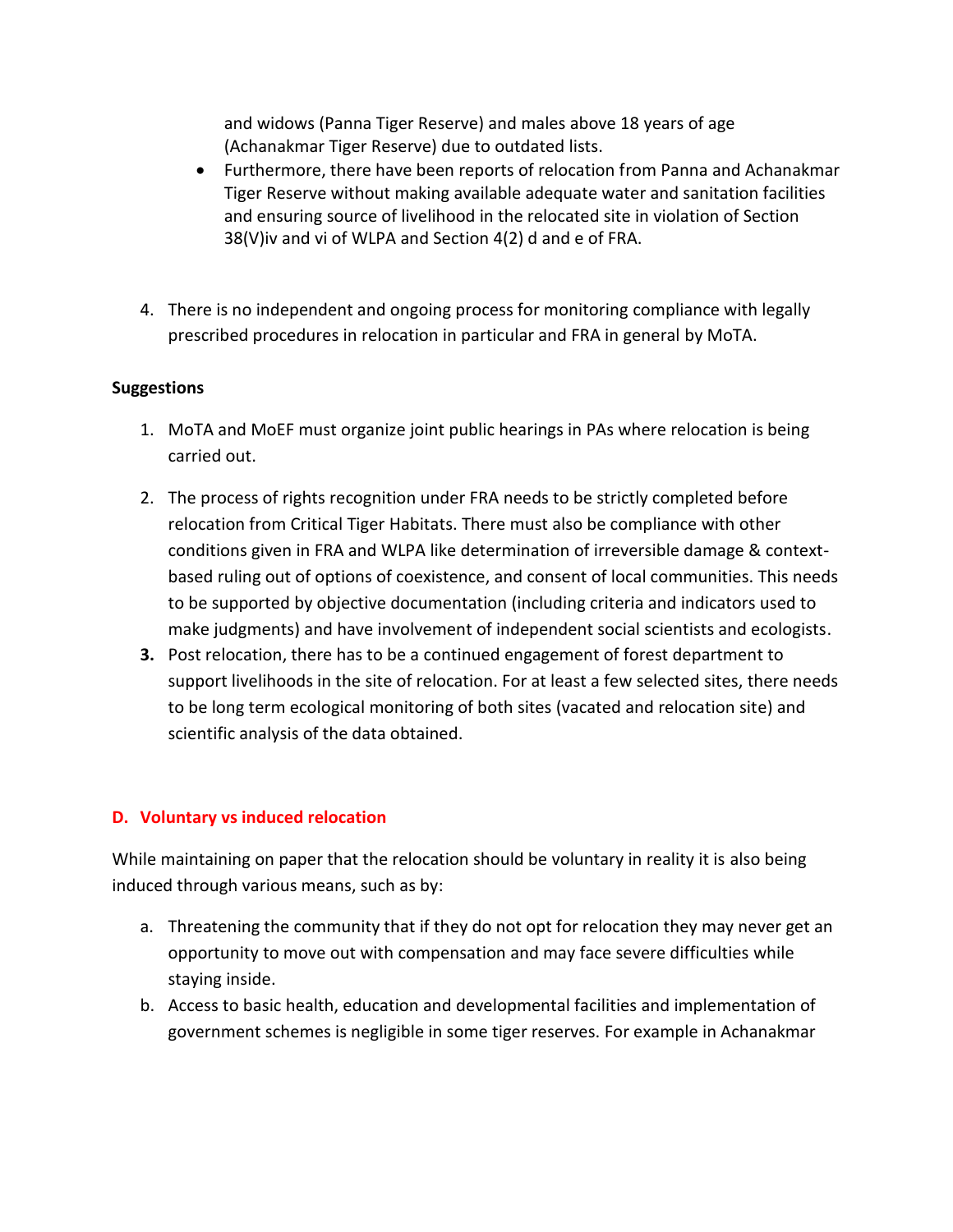Tiger Reserve there has been no implementation of children immunization programmes or food supply in anganwadi<sup>4</sup>.

- c. Direct human rights violations such as booking forest offences, accusing the victims and those working with them as Maoists, physically threatening and so on.
- d. Creating divisions within the village leading to a divided opinion on relocation.

## **Suggestions**

1. MoTA to be requested to conducted independent public hearings in all Protected Area sites from where there are complaints of violation of FRA and curtailment of basic amenities and social welfare schemes.

# **E. Post CFR management**

- 1. It was clear to all present and has also been specified in the FRA section 5 and rule 4e that committees formed by Gram Sabha should be the governing and managing body for the CFRs.
- 2. However, there is a lack of clarity on what should be the support structures for this institution. Related to this a number of questions came up which include:
	- a. How can the state be made more responsible for its role in supporting CFRs and also accountable for its actions.
	- b. Whether there should be and if yes then what would be the role of FD, Revenue department, and other departments in providing support to CFRs?
	- c. Should the CFR institutions be linked with the existing PRIs? If yes, how?
	- d. What should be the mechanism for financial support, if needed for CFRs?
	- e. How can CFRs being linked at landscape level, rather than functioning as independent units?
	- f. conflict could arise in a situation where the management practices/beliefs of the village committee are in contradiction with the management practices of the forest department or the other way round, on issues such as traditional use of fire, shifting cultivation, extractive use for commercial purposes and so on. How such conflict is resolved?

### **Suggestions**

1. Amendments to WLPA: The WLPA needs to be amended to harmonise the rights settlement process with that of rights recognition of the FRA, and acknowledge that once rights under the FRA are obtained, the authority for management will have to be shared by the forest department and gram sabhas while keeping in mind conservation goals.

 4 31 dec 2011:reported by Anil Bamne from Bilaspur, Chhattisgarh<http://www.cgnetswara.org/index.php?id=8855>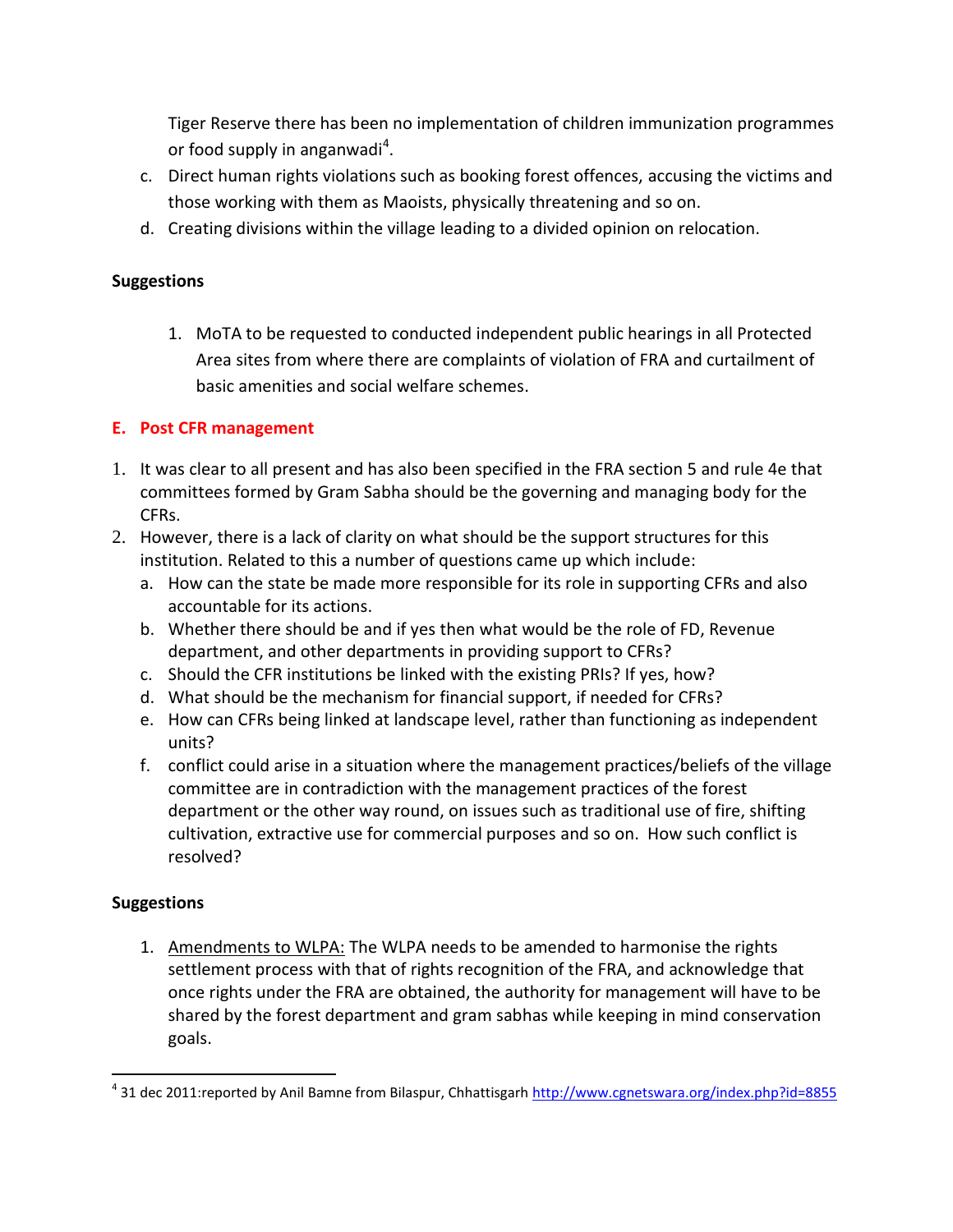- 2. Temporary suspension of working plan activities which contradict FRA: All departments, including forest department should suspend all working plans and management plans within the areas where CFR claims have been filed and where claims have been granted until a broad framework in consultation with communities is developed on post CFR institutions of governance and management.
- 3. Encouraging conservation mosaics within and outside PAs: For achieving a larger landscape level approach, it is essential that conservation in areas that fall within and outside the Protected Area network, through measures such as community conserved areas (CCAs) is also encouraged by making use of a number of different legal provisions such as community forest resource under FRA, Ecologically sensitive area under EPA, Biodiversity Heritage Site under BDA depending on the ecological, cultural and socioeconomic context and with consultation and consent of the local communities.

## **Other policy related issues**

Ongoing declaration of Tiger Reserves without gram sabha consent: Whether after FRA, the settlement of rights can be viewed as separate and distinct from recognition of rights is unclear, though it would appear that as FRA is the later law, and its Section 4(I) states that rights have to be recognized and vested 'notwithstanding anything contained in any other law for the time being in force' , the settlement process under WLPA should be superceded by the recognition process in FRA. In the present situation of ambiguity, there have been protests against declaration of Tiger Reserves without any consultation or consent from gram sabhas as has been happening in Sathyamangalam in Tamil Nadu and Kawal Wildlife Sanctuary in Andhra Pradesh.

### Concerns regarding CWH guidelines

 $\overline{\phantom{a}}$ 

The Draft CWH Guidelines were made public on 4 May 2011. No finalised guidelines have been made available in the public domain. The draft CWH Guidelines are a significant improvement over MoEF's earlier (2007/2011) guidelines, including in its greater emphasis on public consultations and on acknowledging the possibility of co-existence within Critical Wildlife Habitats (as mandated by the Forest Rights Act). However, there are still some serious issues of concern <sup>5</sup>regarding the guidelines such as:

The balance of power in the National Steering Committee is heavily with the Forest Department in the present draft guidelines.

<sup>&</sup>lt;sup>5</sup> A few organisations (on behalf of FoC) had submitted comments on the draft CWH Guidelines to MoEF on 3 June 2011.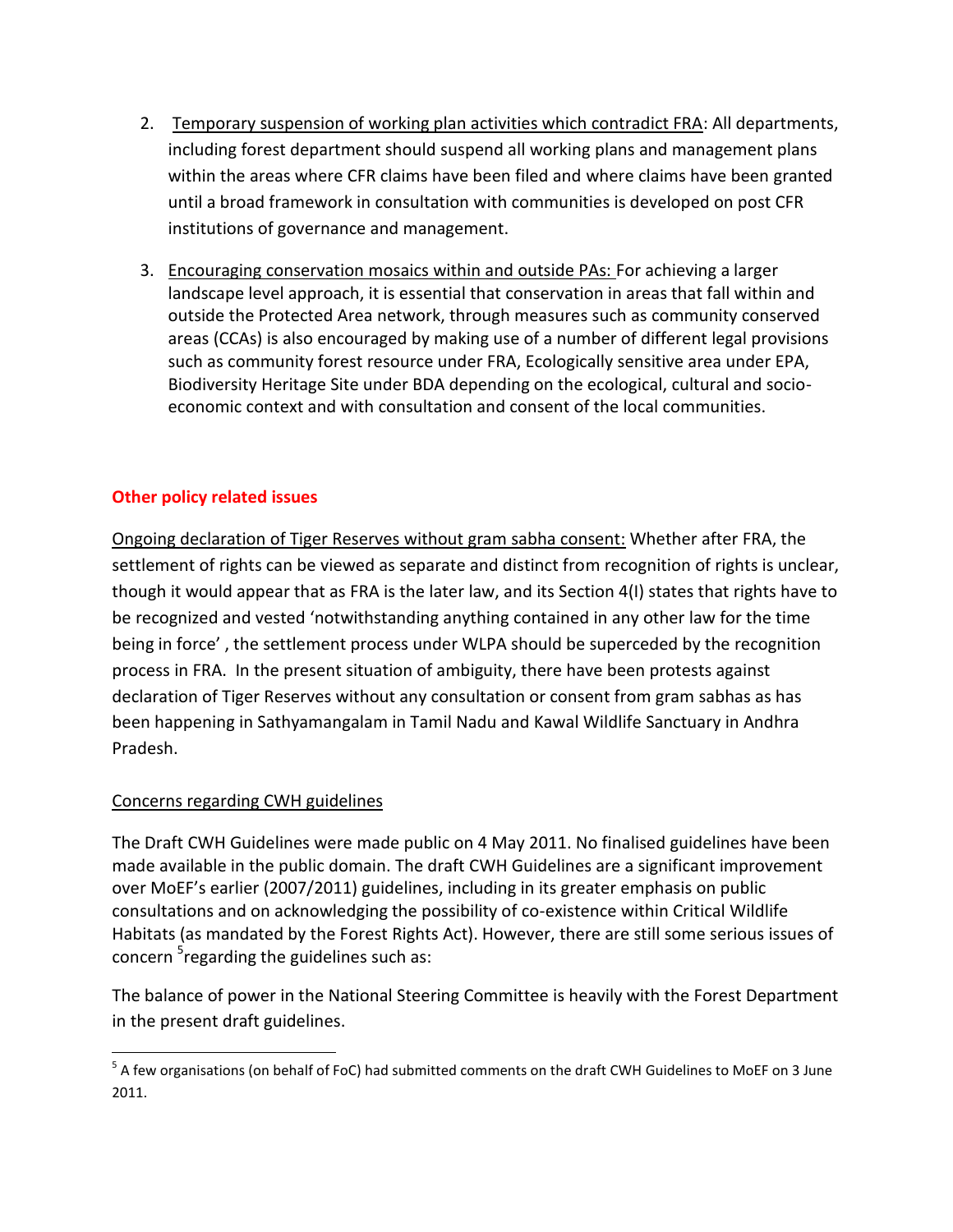The guidelines do not sufficiently stress that identification of CWH needs to include both modern and traditional knowledge from the beginning and identify potentials for conservation through co-existence, and not just threats posed by local use.

# **Concerns regarding the CTH relocation protocol**

A document titled 'Draft protocol/ guidelines for voluntary village relocation in notified core/ Critical Tiger Habitats of Tiger Reserves' was put up in the public domain for comments on 26 May 2011. After a couple of months, a finalised protocol, not very different from the draft protocol, was uploaded on the NTCA website<sup>6</sup>. A review of the finalised CTH relocation protocol points towards several problematic areas. Eg:

- there should have been a joint protocol on CTH notification and relocation from CTHs of tiger reserves. This protocol only covers the relocation issues.
- the guidelines don't explain what happens where there is a scope for co-existence.
- While the protocol mentions that recognition of rights of STs and OTFDs should precede relocation, how such rights, and their record in official documents, would be useful to the villagers in the place to which they are relocated is unclear.
- A distinction has been made in cash compensation package for people with and without tenurial rights. The rationale for making such a distinction is unclear..
- It is unclear which Village Relocation Committee and State Level Monitoring Committee is being referred to in the protocol for monitoring the progress of village relocation as details are not given.

### **Suggestions**

 $\overline{\phantom{a}}$ 

The final CTH protocol should be withdrawn as it completely ignores the many serious concerns raised and suggestions made by different stakeholders including FoC. A new one should be drafted based on widespread consultation and focussing on both co-existence and relocation.

National Consultation for finalising CWH guidelines: For finalising the draft CWH guidelines, there is a need for MoEF to hold a national consultation and engage in dialogue with civil society, conservationists and community representatives and take on board various raised concerns before finalising the guidelines.

Making requirement of gram sabha consent for forest diversion legally binding: Amendment of FRA and/or FCA for ensuring that gram sabha consent is obtained before forest diversion.

Clarification on 'inviolate': It should be clarified that the term 'inviolate' does not mean only 'no-use' or 'human-free', but also includes 'compatible uses' that do not violate conservation

 $^6$  FoC had submitted comments highlighting some concerns regarding the draft protocol in June 2011, most of which have not been addressed.